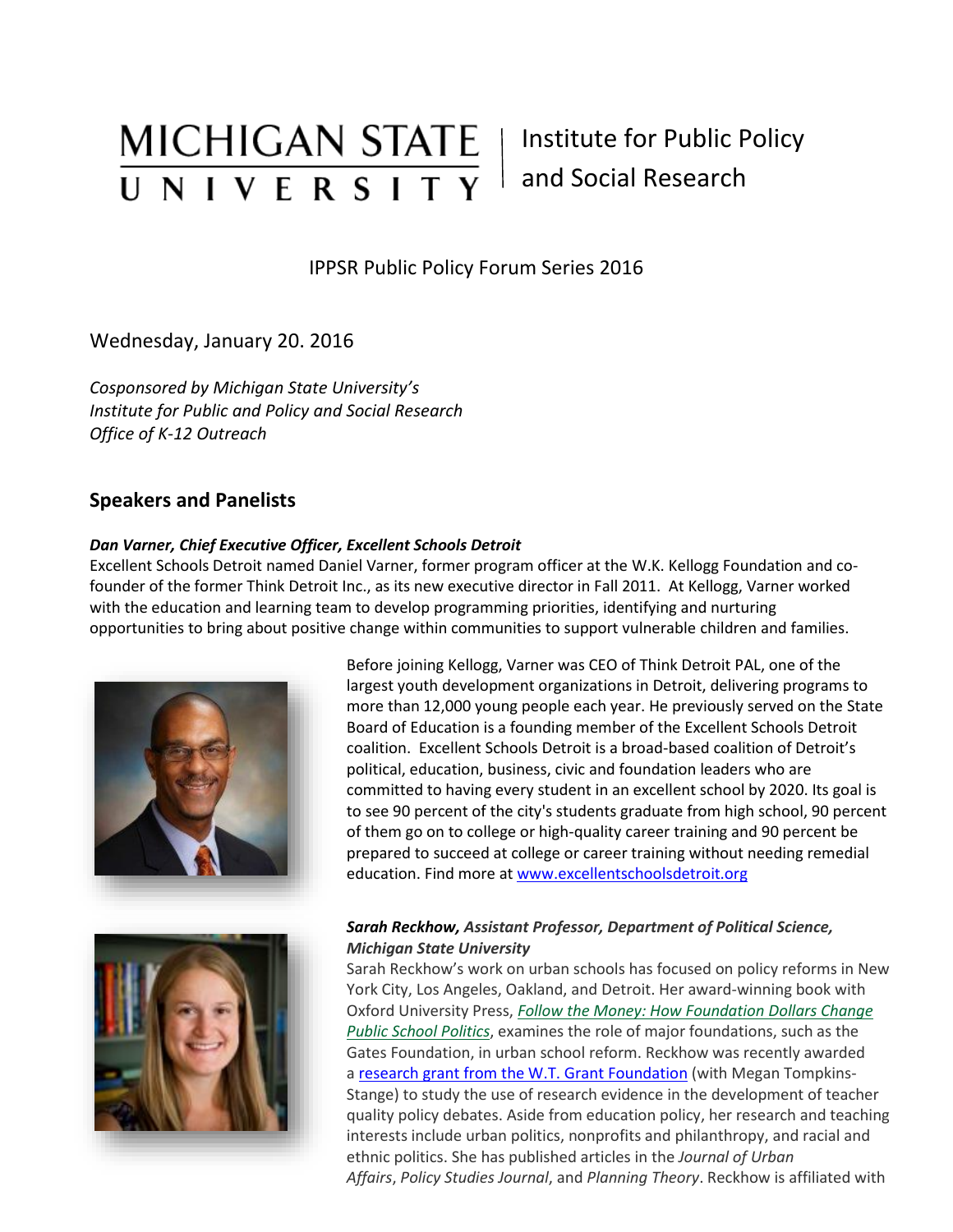the [Global Urban Studies Program](http://gusp.msu.edu/) and the [Education Policy Center](http://education.msu.edu/epc/) at Michigan State. She received her Ph.D. from the University of California, Berkeley in 2009. Previously, Reckhow taught history and government at Frederick Douglass High School in the Baltimore City Public Schools. Find more at [http://polisci.msu.edu](http://polisci.msu.edu/)



#### *Gary Naeyaert, Executive Director, Great Lakes Education Project*

Mr. Nayaert is the Executive Director of the Great Lakes Education Project (**GLEP**) a bi-partisan, non-profit advocacy organization supporting quality choices in public education for all Michigan students. GLEP strongly supports efforts to improve academic achievement, increase accountability and empower parental choice in our public schools. The organization consists of the Great Lakes Education Project, a 527 Political Action Committee; the Great Lakes Education Foundation, a c(3) education entity; and the GLEP Education Fund, a c(4) advocacy organization.

Naeyaert has been a legislative and communications advocate specializing in

government relations and public policy for more than three decades. Most recently, he was Senior Policy and Communications Advisor for the Governor John Engler Center for Charter Schools at Central Michigan University. He has served as Vice President of Public Relations and Legislative Affairs for the Michigan Association of Public School Academies (MAPSA) and directed government relations for the Michigan Road Builders Association; the Michigan Department of Transportation; Creative Media, Inc.; and Marketing Resource Group. A1983 MSU graduate of James Madison College, Mr. Naeyaert later attended Thomas M. Cooley Law School. Find more at [www.](http://www.glep.org/)**glep**.org



#### *Kristi Bowman, Associate Dean for Academic Affairs, Professor of Law, Michigan State University*

While a member of the senior leadership team at the Law School, Dean Bowman is also an education law scholar. She co-authored the 5th edition of a leading textbook, *Educational Policy and the Law* (2012),is the editor of *Pursuing Racial and Ethnic Equality in American Public Schools:* Mendez, Brown, *and Beyond* (2015), and author of a textbook written for non-American education law scholars and practitioners. In 2010, she received the Education Law Association's Steven S. Goldberg Award for Distinguished Scholarship in Education Law. She is a faculty affiliate of the Education Policy Center at the MSU's College of Education. Prior to teaching, she practiced at Franczek Sullivan, P.C. (now Franczek Radelet) in

[Chicago, where she represented](http://www.law.msu.edu/faculty_staff/profile.php?prof=549) school districts, and clerked on the United States Court of Appeals. During law school she worked at the United States Department of Education, Office for Civil Rights. In 2001, Dean Bowman graduated *magna cum laude* from the Duke University Law School, having served as both the Articles Editor of the *Duke Law Journal* and the Associate Executive Editor of the *Duke Journal of Gender Law and Policy*. She simultaneously received her M.A. in Humanities from Duke University. Find more a[t http://www.law.msu.edu](http://www.law.msu.edu/)